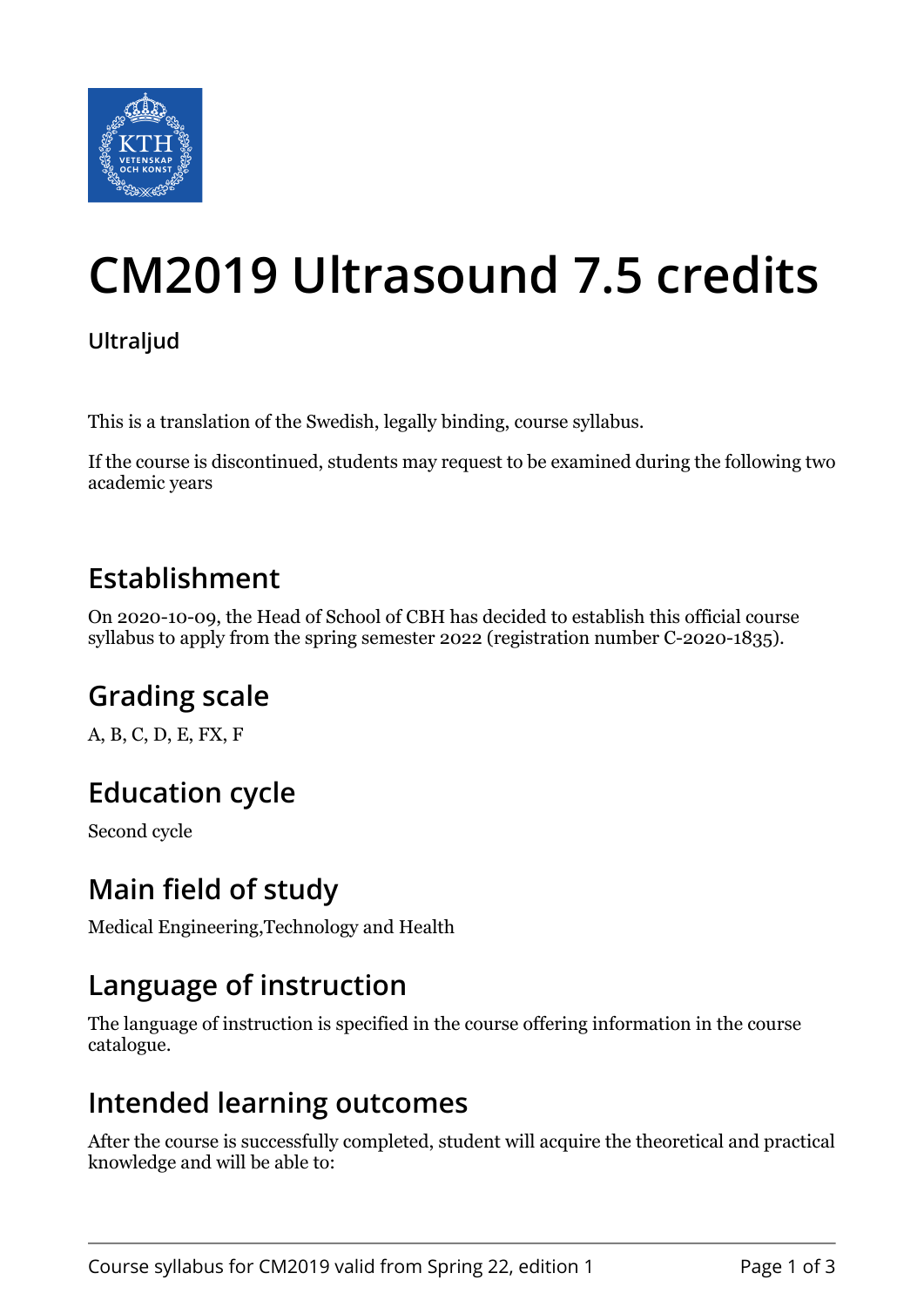1.Discuss and perform calculations related to propagation of the acoustical waves in homogeneous media, i.e. gasses, liquids or solids; and in complex media, i.e. biological tissue.

2.Based on the medical requirements design and optimize characteristics of the ultrasound transducer and emitted acoustic wave.

3.Discuss the fundamental physical principles, biological effects and safety issues related to the application of ultrasound in connection with harmonic imaging, acoustic streaming, cavitation and sonoporation; and exemplify different practical applications of each process.

4.Discuss clinically approved and routinely used ultrasound techniques such as Doppler, speckle tracking and more recent advanced modalities such as 4D ultrasound, shear wave elastography and contrast enhanced ultrasound.

5.Identify strengths and weaknesses of the modalities for evaluation of various tissue types such as cardiac, vascular and fetus.

#### **Course contents**

Lecture sessions in the course are dedicated to cover following topics:

•Propagation of the acoustic waves through different media: gas, liquids, solids; at normal and oblique incident. Specific characteristic parameters and governing equations.

•Design of ultrasound transducers and their key elements.

•Biological effects of ultrasound: harmonic imaging, acoustic streaming, cavitation, sonoporation.

•Application of ultrasound in clinical practice. Visualization and quantification of the diagnostic data by Doppler, speckle tracking, 3D-4D ultrasound and shear wave elastography.

•Basic principles and resent advancements in ultrasound contrast agents: from manufacturing, through testing to visualization.

•Ultrasound safety

•Standards for digital image acquisition, archiving and communication. Clinical practice and risk management.

Laboratory works in a course are dedicated to provide hands on experience on:

•Basic principles of ultrasound physics and discussion on propagation of the acoustical waves in different mediums and accompanied effects.

•Calibration and performance testing of the clinical ultrasound.

•Clinical protocol in handling patients

•Basic principals of ultrasound Lab-on-chip to assess the biological effect of ultrasound on living cells